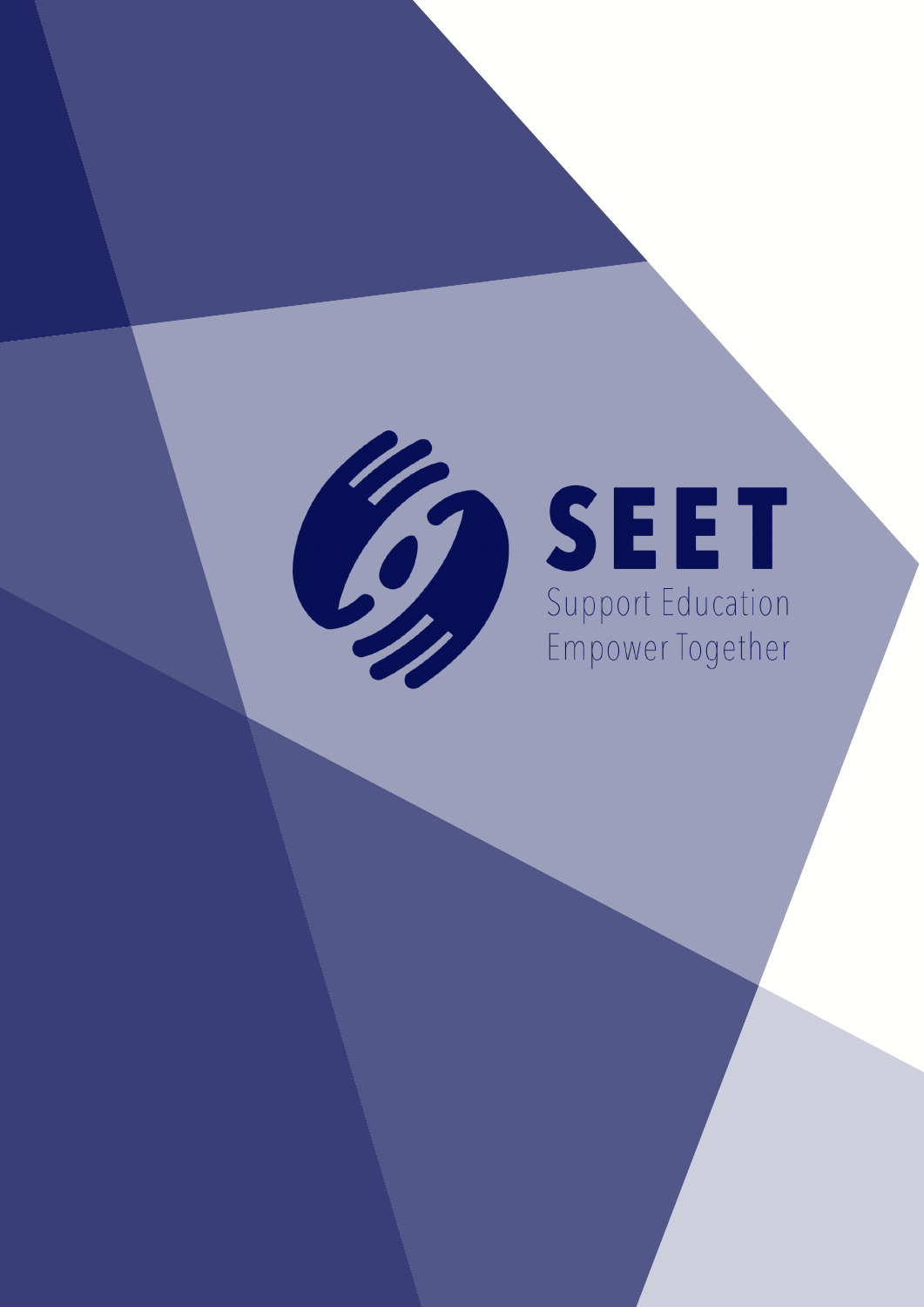# **Study Support Program SEET**

## **What is the support program?**

Our support program helps you to start your studies in Switzerland:



**Mentoring**: You will get a mentor. This is aperson who helps you prepare for your studies.You will meet regularly and walk the path together.



**Network and skills**: In group meetings, coaching sessions andworkshops,we give you useful tips for an application, for example how to write a resume.



**Financing**: If you need money for your education,we canfor examplehelp youto finance a language course. However, we cannot give you a full scholarship.

# **Can I participate in the support program?**

If you meet these conditions, you can participate:

- I am a female refugee.
- Ideally, I have a high school diploma (Matura/certificate from a secondary school/gymnasium).
- I speak German at B2-C1 level.
- I would like to start studying in the next one to two years.

# **How do I participate in the support program?**

- Fill in the application form on our website.
- We will contact you for a personal interview.
- After the interview, we will tell you if you can participate in the program.



application form to the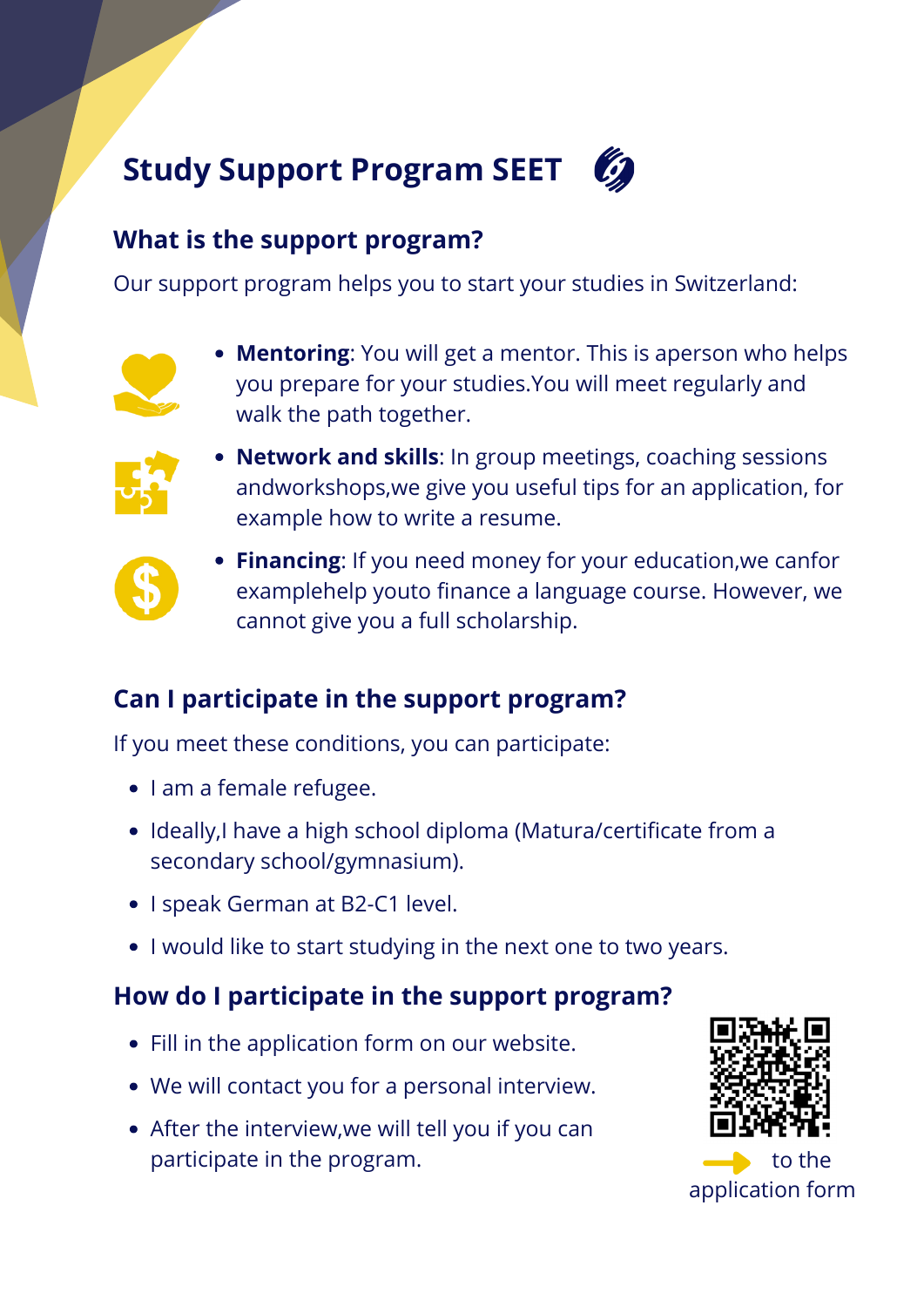## **Important dates**

The support program usually lasts for one year:

- From mid-**December** to the end of **January**, new candidates (mentees) can apply.
- The program starts in **April** and the mentees are assigned a mentor.
- Mentoring and training begin in **May**.



*SEET can understand my situation better than the othersbecause all the mentors are academics. SEET helps me to develop my skills.For example, how to write a CV or train for job interviews -it's very complicated for me here.*

*-* MANAHIL M., Mentee

#### **Contact**

Keeping good contact is important to us. If you have questions or are interested in our program, feel free to email us at seet@seet.ch.

If you'd like to learn more about SEET, visit ourwebsite at www.seet.ch or our social media channels.